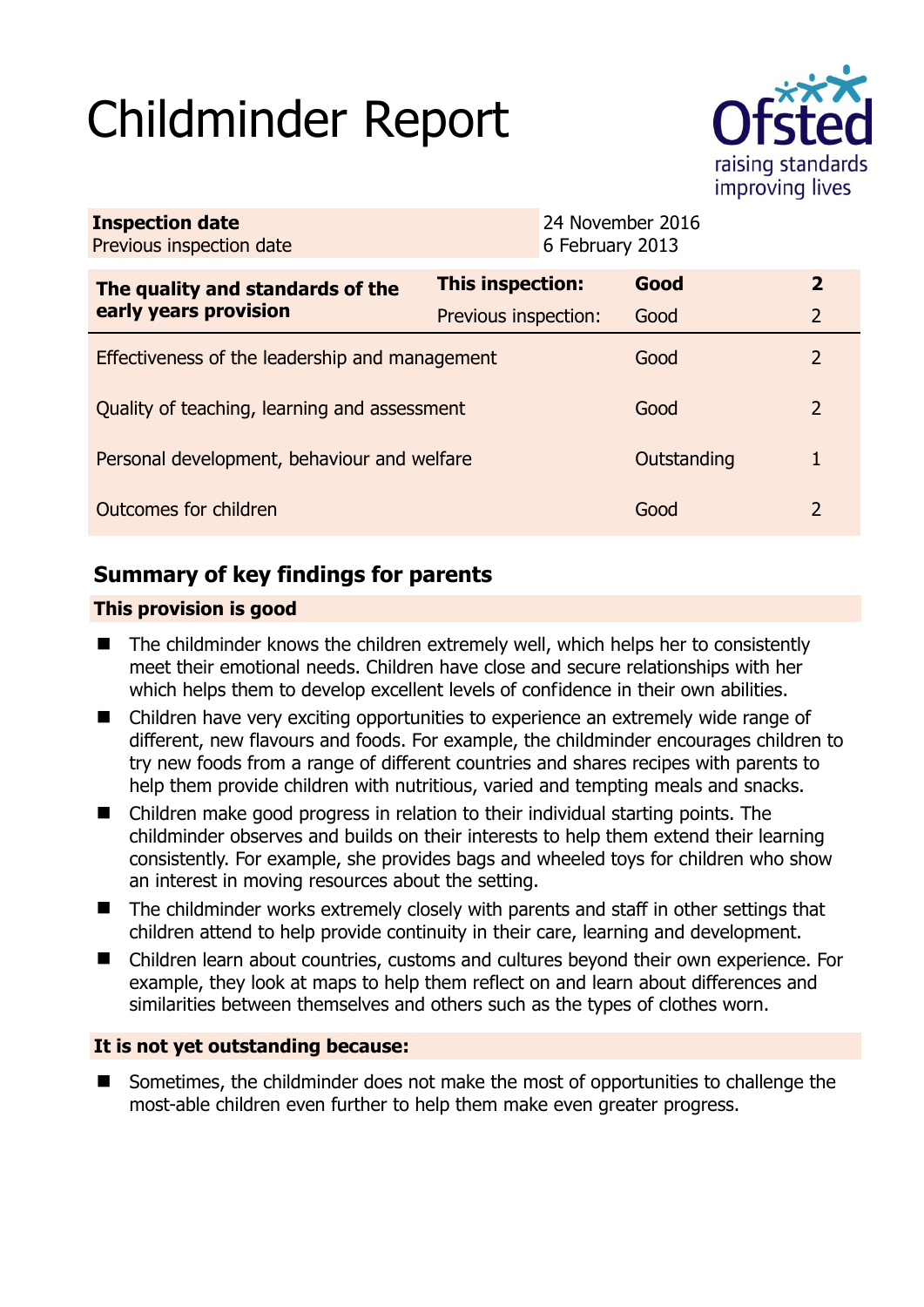# **What the setting needs to do to improve further**

#### **To further improve the quality of the early years provision the provider should:**

■ build on all opportunities to consistently provide the most-able children with greater challenge in their learning to help them achieve at the highest level.

### **Inspection activities**

- The inspector observed the children and the childminder interacting indoors and out in the garden.
- The inspector looked at relevant documents including evidence of the childminder's qualifications, her policies and procedures, and children's records.
- The inspector read testimonies and letters from parents.
- The inspector held discussions with the childminder in relation to observations of the children's play, learning and progress.
- The inspector spoke to children and the childminder.

## **Inspector**

Alison Martin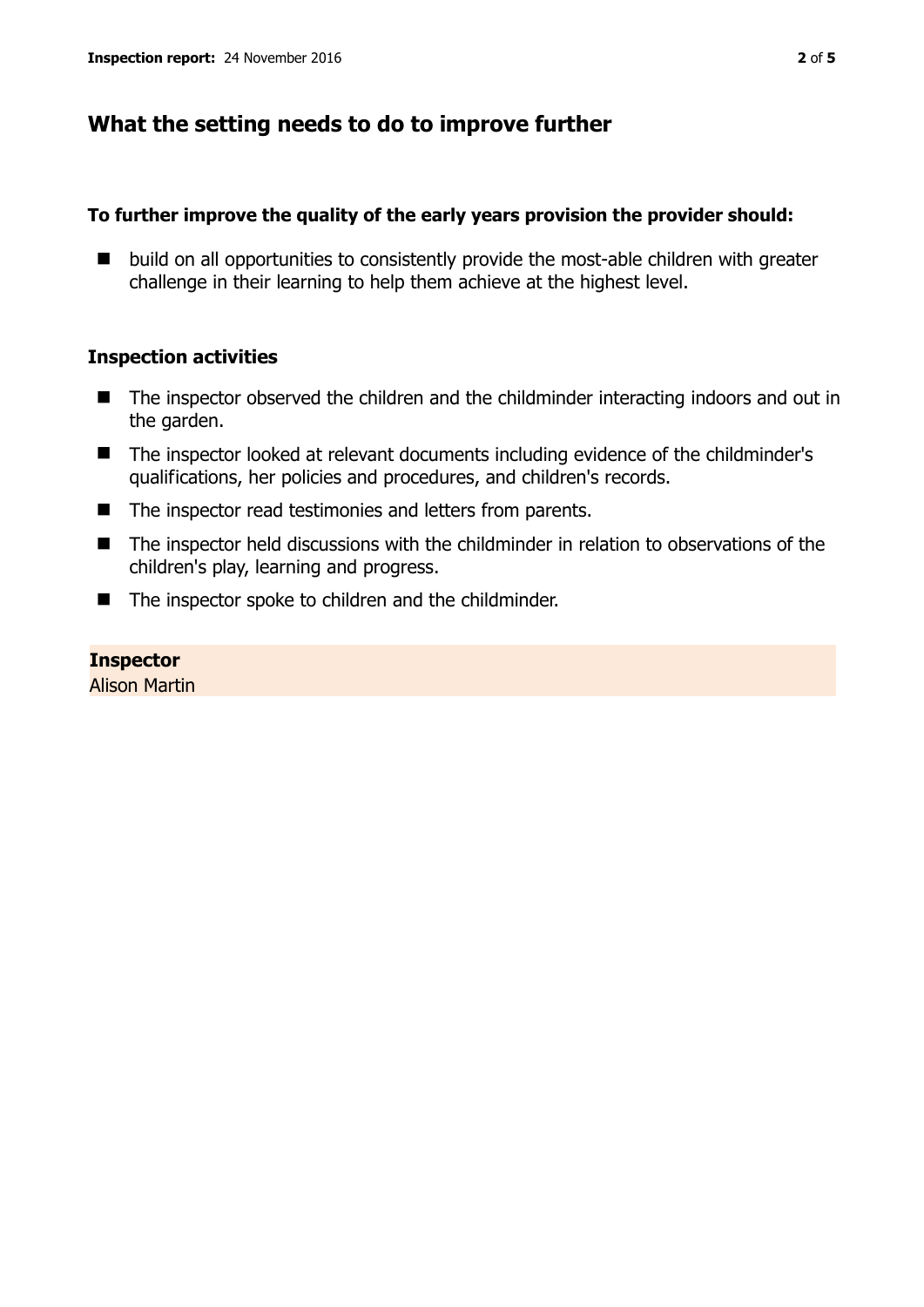## **Inspection findings**

#### **Effectiveness of the leadership and management is good**

Safeguarding is effective. The childminder understands how to identify that a child may at risk of harm and the procedures to follow if she is worried about a child's safety or welfare. She continually reviews and updates her knowledge and skills. For example, the childminder attends regular training courses, such as behaviour management, and networks with other professionals. This helps her to reflect on her practice and make changes as required. The childminder completes regular self-evaluation and seeks the views of the parents and children. For example, she acted on parents' comments about the activities provided in the garden and made changes to create an area for children to plant, care for and grow flowers and vegetables.

#### **Quality of teaching, learning and assessment is good**

The childminder provides children with lots of time and space to explore activities that excite and engage them. She encourages them to speak and listen to each other, which helps to develop their communication and language skills. Children enjoy cooking activities with the childminder. For example, they measure ingredients and compare quantities. The childminder helps children to learn to cooperate and play together. For example, they join in with board games and role-play activities. She has good links with the schools to help prepare and familiarise children with the new environment.

#### **Personal development, behaviour and welfare are outstanding**

The childminder has excellent relationships with the children, who freely turn to her for comfort, cuddles and to share their thoughts, ideas and any concerns. Children behave well and have exemplary social skills. For example, they consider and reflect on how other children are feeling and willingly share and take turns in their play. Children have excellent opportunities to learn about the world around them. For example, they visit a wide range of local amenities, such as rare breed centres, castles and forests, to extend their understanding of the world. Children learn to persevere when faced with challenges and celebrate their success when they overcome and solve problems. This helps to raise their self-esteem.

#### **Outcomes for children are good**

All children develop a wide range of skills to help prepare them for the next stage in their learning and the move to school. They have good early literacy skills and enjoy sharing books. Children are confident, independent and imaginative. For example, they make up stories and use available resources in role play. Children learn to respect and take on small responsibilities for caring for living things such as growing plants or looking after the chickens in the garden. Children develop good early mathematical skills. For example, they count objects in their play and recognise colours and shapes.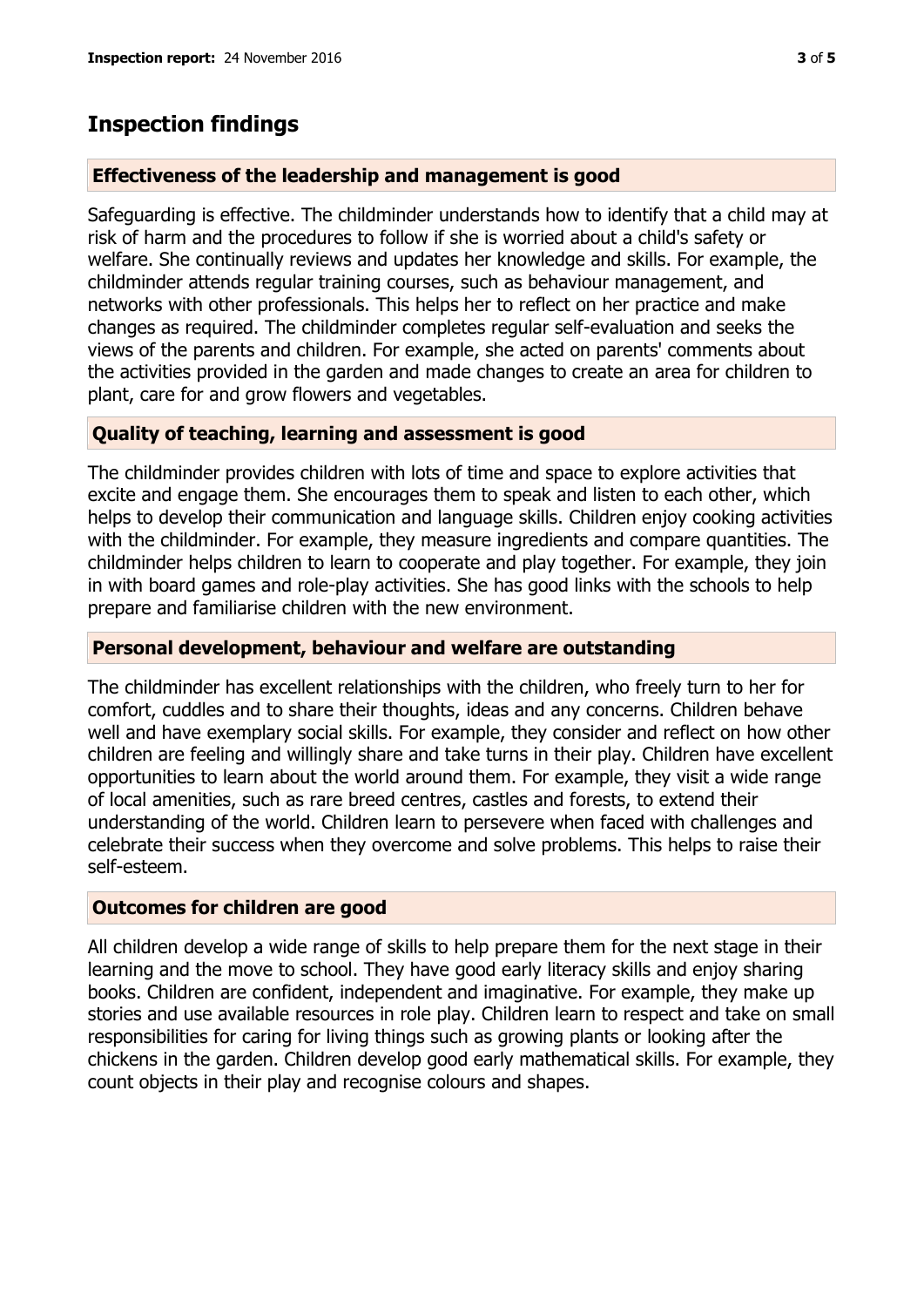# **Setting details**

| Unique reference number           | EY430616                                                                             |  |
|-----------------------------------|--------------------------------------------------------------------------------------|--|
| <b>Local authority</b>            | Kent                                                                                 |  |
| <b>Inspection number</b>          | 1062501                                                                              |  |
| <b>Type of provision</b>          | Childminder                                                                          |  |
| Day care type                     | Childminder                                                                          |  |
| <b>Registers</b>                  | Early Years Register, Compulsory Childcare<br>Register, Voluntary Childcare Register |  |
| <b>Age range of children</b>      | $2 - 8$                                                                              |  |
| <b>Total number of places</b>     | 5                                                                                    |  |
| <b>Number of children on roll</b> | 5                                                                                    |  |
| <b>Name of registered person</b>  |                                                                                      |  |
| Date of previous inspection       | 6 February 2013                                                                      |  |
| <b>Telephone number</b>           |                                                                                      |  |

The childminder registered in 2011. She lives in Tenterden, Kent. The childminder provides care from 8am to 5.30pm on Monday to Friday for most of the year. She receives funding to provide free early education for children aged two years old and the early years pupil premium.

This inspection was carried out by Ofsted under sections 49 and 50 of the Childcare Act 2006 on the quality and standards of provision that is registered on the Early Years Register. The registered person must ensure that this provision complies with the statutory framework for children's learning, development and care, known as the early years foundation stage.

Any complaints about the inspection or the report should be made following the procedures set out in the guidance 'Complaints procedure: raising concerns and making complaints about Ofsted', which is available from Ofsted's website: www.gov.uk/government/organisations/ofsted. If you would like Ofsted to send you a copy of the guidance, please telephone 0300 123 4234, or email enquiries@ofsted.gov.uk.